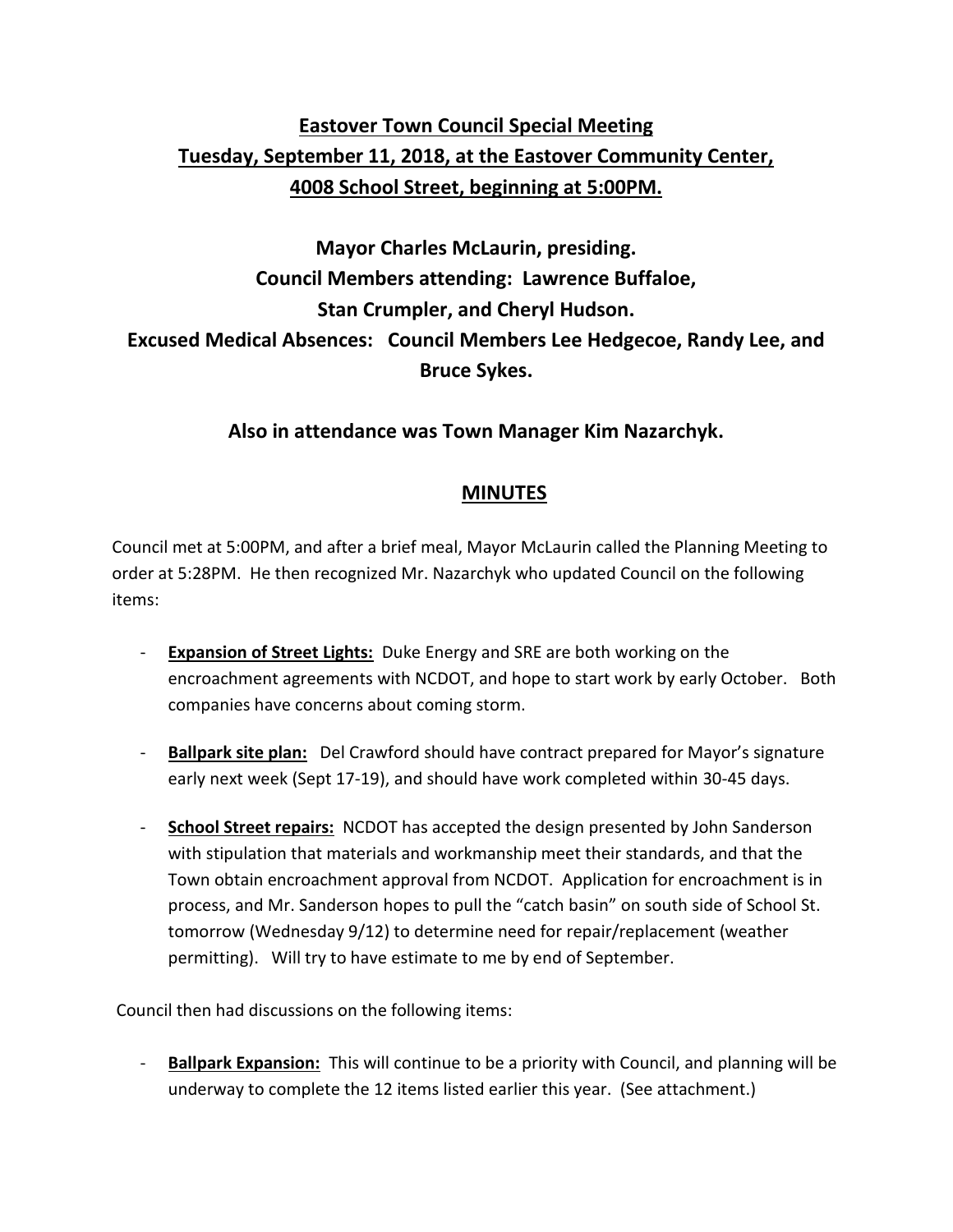- **Community Building:** Mr. Nazarchyk has talked with County Engineer, Jeff Brown, and was told that the Town could create handicap spaces without having to delineate the other 18-19 parking spaces. Council instructed Mr. Nazarchyk to obtain bids for two handicap spaces. Council also discussed the possibility of putting a "finishing coat" on the existing concrete around the building versus replacement. Mr. Nazarchyk is to also obtain bids on these, but wooden expansion joints could be a problem for just a top coating. The two "holes" would also be filled with concrete.
- **Flea Hill Drainage:** Mr. Nazarchyk asked Council for approval to arrange a meeting with Atty. Price (Lumberton, N.C.) to begin plans for how to address the canal issue. USDA has stated that no funding from them will be available until 2024, but any organized efforts to improve the canals should begin immediately. Mr. Nazarchyk voiced that funds may need to be expended for consultation with Atty. Price. Council approved this, and two Council Members will be involved, plus Adam Carter, if possible, as he has agreed to serve on the Flea Hill Drainage District Board (once re-established).
- **Storm water runoff from future development:** Mr. Nazarchyk presented information regarding Michael McAllister and Municipal Engineering Services (MEC) in Garner. The company has a reputation of working well with small municipalities regarding engineering needs, particular water runoff from new development. Mr. Nazarchyk has talked with the towns of Fremont, Kenly, and Lillington, and received favorable responses. He also stated that Patti Speicher (Cumberland Cty) has had positive experiences with this company in the past. Council instructed Mr. Nazarchyk to arrange for a presentation from Mr. McAllister at an afternoon meeting.
- **Town Hall Construction -** Council had a lengthy discussion regarding "what ifs" for a new town hall. Indications are that a sales tax distribution agreement with Fayetteville is close, with a five (5) year extension of the current agreement. Council must decide if they wish to proceed with construction, or consider other interim options. Much concern was expressed regarding the current location, particular with regard to backing out onto Dunn Road. Council will have further discussion on this matter with the entire board present, but instructed Mr. Nazarchyk to obtain information on the Sanderson property, and the property currently under renovation by Mr. Sealy.

Council then had some discussion on properties that may become available near the ballpark, and closed with Mr. Nazarchyk asking that another planning meeting be held on November  $13<sup>th</sup>$ , prior to the regular monthly meeting. Council agreed to this.